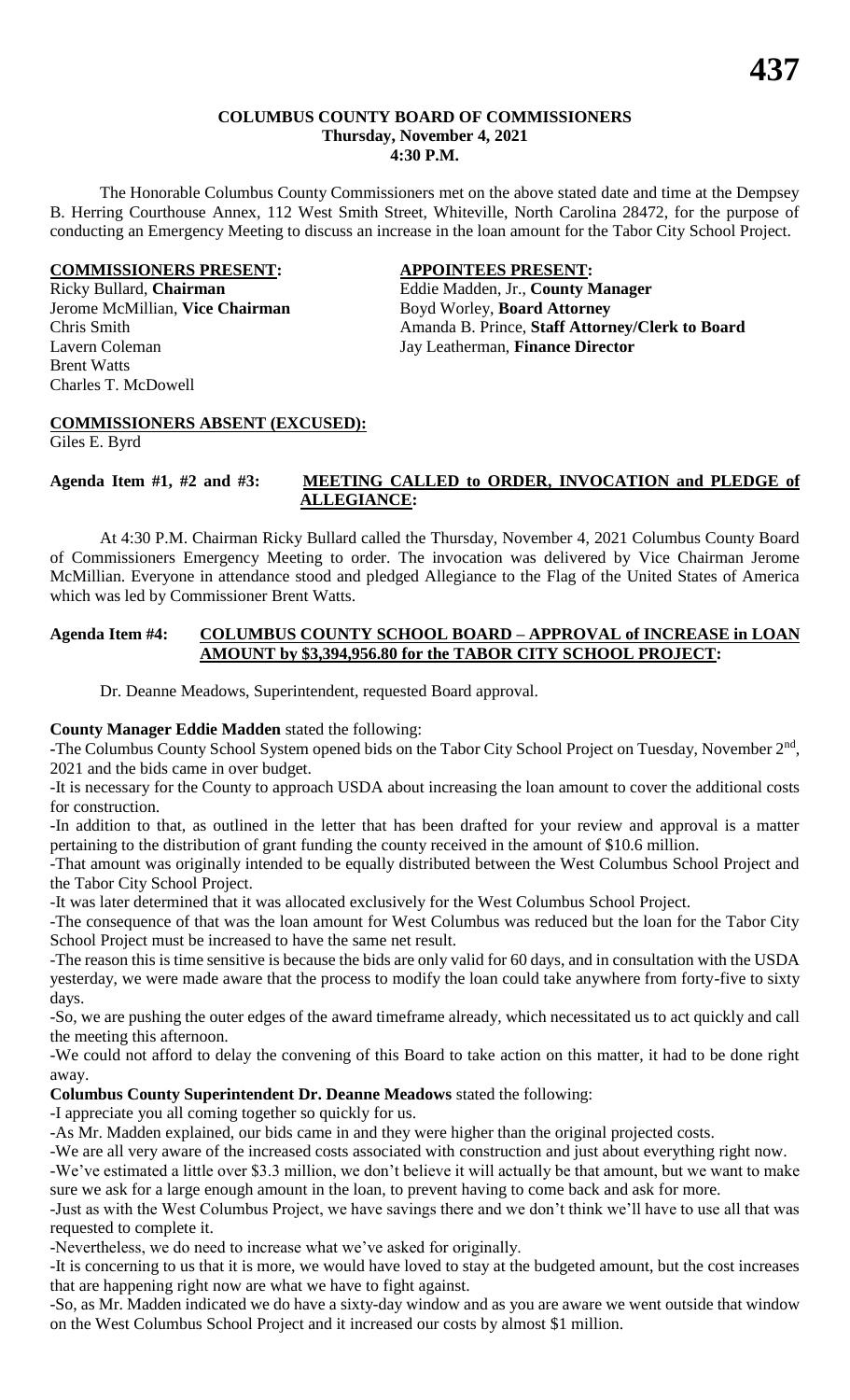-We don't want that to happen again so we are hoping the USDA will move quickly to get this approved on their end so that we can submit this to the LGC by January  $4<sup>th</sup>$ .

**Columbus County Associate Superintendent Jonathan Williams** stated the following:

-We have to have everything to the LGC by December 7<sup>th</sup>, so that's another reason we need this handled quickly. **Commissioner Coleman** stated the following:

-Will this be the final request? You won't have to come back again requesting an additional million dollars or more money?

**Columbus County Superintendent Dr. Deanne Meadows** stated the following:

-I don't know of any reason why we would have to, unless there is a delay and we don't meet our sixty-day window for the bid prices.

**Commissioner Coleman** stated the following:

-This bid is binding correct? If everything is done and everything falls in to place as it should there wouldn't be another change in price.

**Columbus County Superintendent Dr. Deanne Meadows** stated the following:

-That's right, as long as we meet all of those timelines we will be fine.

**Commissioner Chris Smith** stated the following:

-It doesn't look like we have much choice; we have to finish the school.

**County Manager Eddie Madden** stated the following:

-Another thing to point out is that all of the bids were all very close to the same amount, there were no outliers, which is a good indication that you have a good bid, even though it was higher than anticipated.

-If you would like to hear from Mr. Leatherman, the additional \$3.3 million loan will have to be supported by the county, even though it's being borrowed by USDA, we will have that additional debt payment, so he can explain to you how that will be paid.

#### **County Finance Director Mr. Jay Leatherman** stated the following:

-The additional \$3.3 million is probably no more than an additional \$200,000 per year in additional debt.

-I'm not sure what the current rate is, but USDA would issue a separate note, 30-year term, at the current interest rate and that would come out somewhere around \$200,000 per year.

-Articles 40, 42 and 44 of the sales tax go to schools and that's split between the county schools, Whiteville and the community college and some to economic development.

-Currently on our balance sheet there is an excess amount over the years that has not been distributed and that money will be used to cover at least one-third of the 30-year note.

-Plus, we will be receiving additional monies every year in the budget from those articles so the funds will be there to cover the debt.

**Columbus County Superintendent Dr. Deanne Meadows** stated the following:

-With respect to that, our interest rate on the first loan was much lower than the original projection and I assume it will be lower with this loan as well.

**Chairman Bullard** stated the following:

-Long term financing and a low interest rate will save more money than extra cost of materials over a period of years.

**Commissioner McDowell** stated the following:

**-**I agree with Commissioner Smith; it's not like we have a choice.

-The only two questions I have are first, in regards to USDA, with all of the changes in projected construction costs they may have a backlog of projects that they have to reevaluate, will they be able to do that in the 60 days? -Did they give any indication of their workload?

**Columbus County Associate Superintendent Jonathan Williams** stated the following:

-They did, they said we would not have to start over in the process and that Raleigh was all too familiar with our situation and since this is basically just amending the paperwork we've already submitted, it should put us towards the front of the line.

**Commissioner McDowell** stated the following:

-The second question, the article 44 money has been withheld for years in anticipation that we were going to build schools and we wanted to have money there in case anything comes up.

-And, in this case something has come up, so I would just say that we might need to hold just a little bit back because we don't know what the future holds.

## **MOTION:**

Commissioner McDowell made a motion to approve the increase in loan amount by \$3,394,956.80 for the Tabor City School Project, seconded by Commissioner Coleman. The motion unanimously passed.